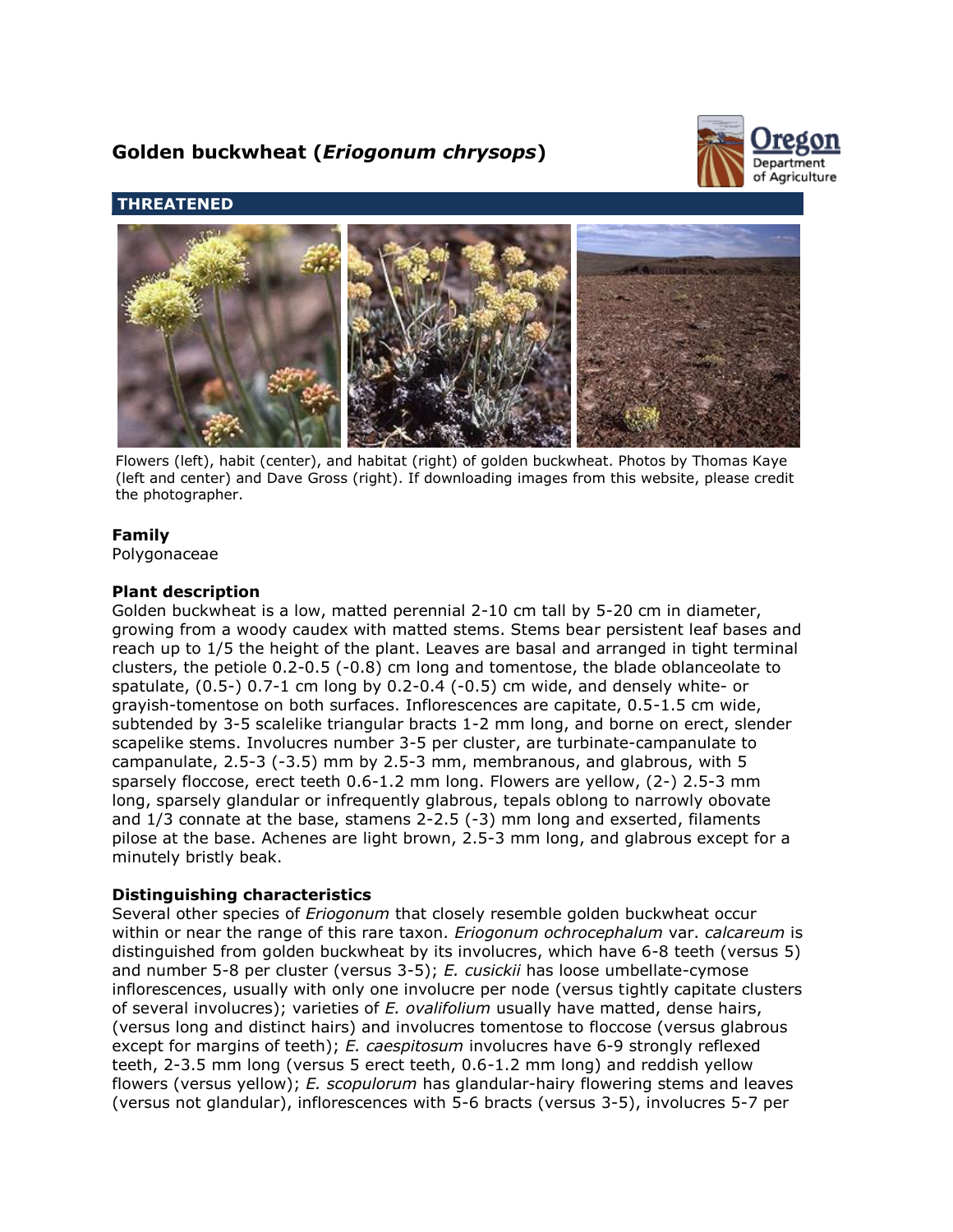cluster (versus 3-5) with 5-6 teeth (versus 5).

#### **When to survey**

Surveys for golden buckwheat should be completed when the species is flowering, from late May to early July.

#### **Habitat**

Golden buckwheat occurs on barren slopes and outcrops in shallow, gravelly basaltic or rhyolitic soils. Malheur County occurrences are located in open desert shrub communities at elevations between 1200-1400 m (3900-4600 ft).

Associated plant species include *Artemisia arbuscula*, *Lewisia rediviva*, *Trifolium macrocephalum*, *Lomatium cous*, *L. foeniculaceum*, *Eriogonum strictum*, *Elymus elymoides*, *Purshia tridentata*, *Allium* sp., *Poa secunda*, *Ericameria nauseosa, Phlox aculeata*, *Dimeresia* sp., *Arabis* sp., *Erigeron bloomeri*, and *Phoenicaulis* sp.

#### **Range**

Golden buckwheat is currently known from five scattered occurrences in the vicinity of Dry and Skull Creeks in Malheur County in eastern Oregon, within the Northern Basin and Range ecoregion. There is also one contemporary collection and two historic collections reputed to be this species from different sites in the Wallowa Mountains of northeastern Oregon, although the current status of these occurrences is unknown. The type specimen was originally thought to have been collected in Harney County, but historic records indicate the specimen was most likely collected in the Dry Creek area of Malheur county.

#### **Oregon counties**

Malheur, possibly Wallowa

#### **Federal status**

Species of Concern

#### **Threats**

Potential threats to the species include off-road vehicle use and grazing and trampling by livestock.

#### **Did you know?**

Golden buckwheat was first collected by William Cusick in 1901, reportedly from the "stony top of northern Stein's Mountains." It was thought to be extinct, as it was never relocated in the area Cusick described. In 1988, 87 years after the initial discovery of the species, naturalists Carolyn Wright and Dave Gross found golden buckwheat growing on rocky hilltops in the Dry Creek area of Malheur County. The pair had scoured historical records at numerous institutions, looking for clues to the precise locality of Cusick's golden buckwheat site. The key information came from notes written by Cusick housed at the University of Oregon that indicated he had been in the vicinity of Dry Creek on the day he collected the golden buckwheat specimen--about 45 miles beyond what we consider the northern extent of the Steens range today.

#### **References**

Bender, D. 1988. The buckwheat mystery: Naturalists turn detectives to solve puzzle. Salem Statesman-Journal. August 22, page 1B.